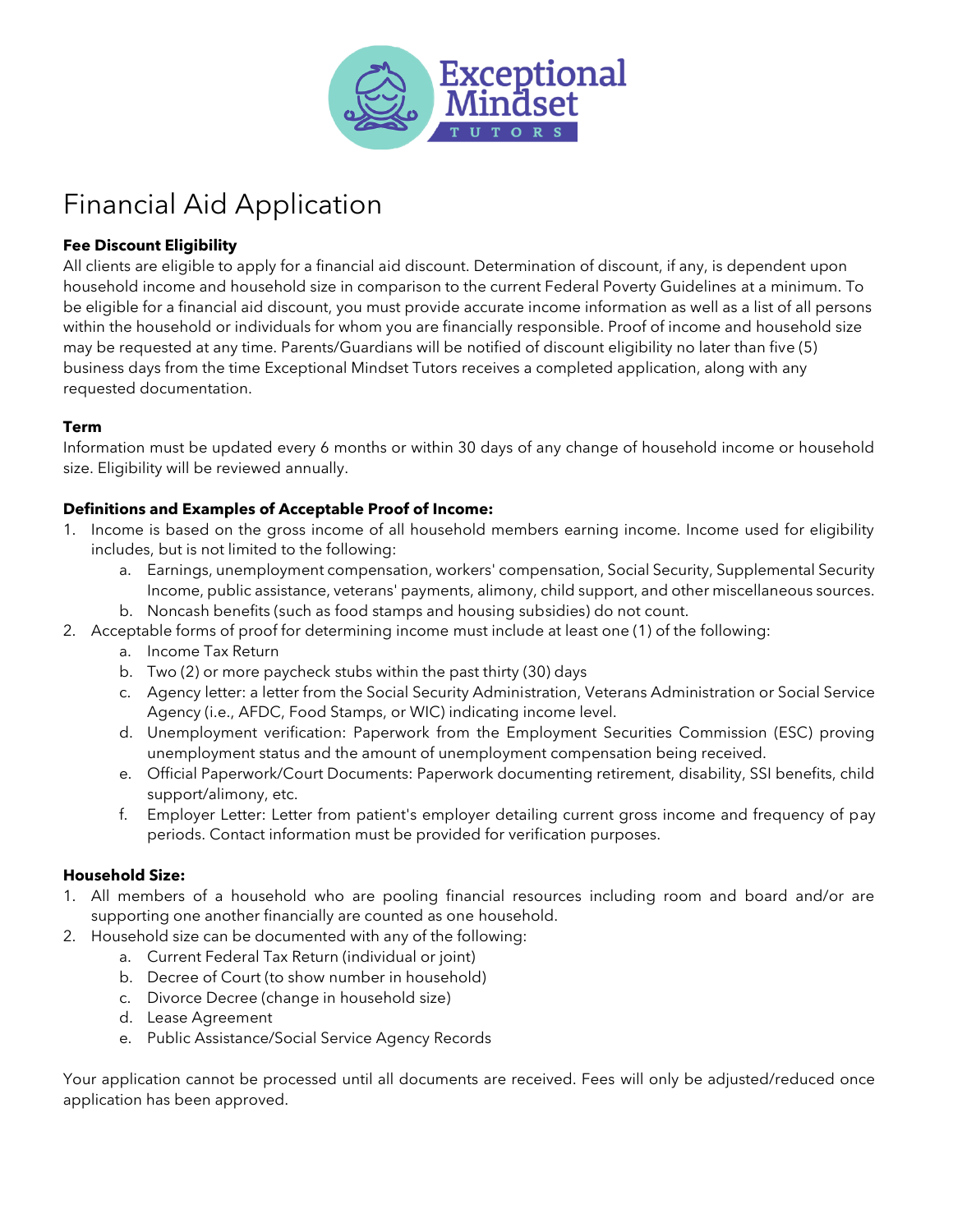

**Parent name:\_\_\_\_\_\_\_\_\_\_\_\_\_\_\_\_\_\_\_\_\_\_\_\_\_\_\_\_\_\_\_\_\_\_\_\_\_\_ Child Name: \_\_\_\_\_\_\_\_\_\_\_\_\_\_\_\_\_\_\_\_\_\_\_\_\_\_\_\_\_\_\_\_\_\_\_\_**

# **Eligibility Determination**

*TO BE COMPLETED BY PARENT/GUARDIAN: Please complete ALL your family information below.*

## **Household: List all members of your household**

| Name | Family<br>Relation | Date of Birth | Head of<br>Household (Y/N) | Contributes to<br>Household<br>Income (Y/N) | Dependent<br>(Y/N) |
|------|--------------------|---------------|----------------------------|---------------------------------------------|--------------------|
|      |                    |               |                            |                                             |                    |
|      |                    |               |                            |                                             |                    |
|      |                    |               |                            |                                             |                    |
|      |                    |               |                            |                                             |                    |
|      |                    |               |                            |                                             |                    |

#### **Household Income: List earning for all household members (Copies of Earnings Must Be Included)**

| Household Member Type (Head/Contributor) | Income Type (W2, 1099, Other)    | Monthly Income<br>Contribution |
|------------------------------------------|----------------------------------|--------------------------------|
|                                          |                                  |                                |
|                                          |                                  |                                |
|                                          |                                  |                                |
|                                          |                                  |                                |
|                                          |                                  |                                |
|                                          | <b>Household Income Total</b>    |                                |
| <b>Additional Household Earnings:</b>    |                                  |                                |
| <b>Earnings Type</b>                     | Amount                           |                                |
|                                          |                                  |                                |
|                                          |                                  |                                |
|                                          |                                  |                                |
|                                          |                                  |                                |
|                                          | <b>Additional Earnings Total</b> |                                |
|                                          |                                  |                                |

*Please provide copies of corresponding documentation to confirm the information stated*